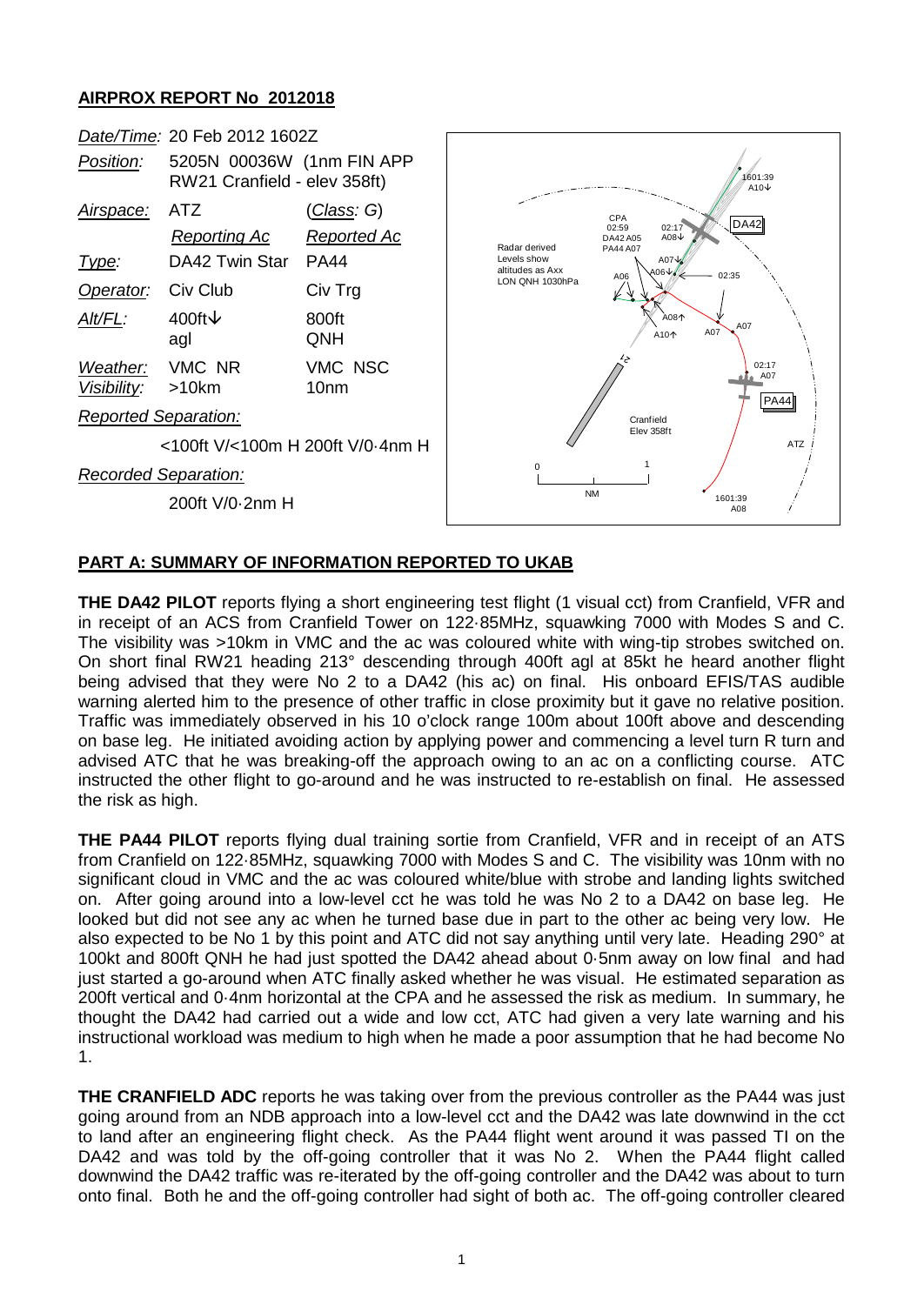the DA42 flight to land and he, the on-coming controller took over the control position. The DA42 pilot then called, "taking avoiding action on the (incorrect PA44 operator c/s)" and the ac broke R. He acknowledged the transmission, double checked the position of both ac and then instructed the PA44 flight to go-around to increase the separation before again passing TI to its pilot. The DA42 then orbited on final and made a normal landing while the PA44 flew another cct and landed.

**ATSI** reports that the Airprox occurred 1·3nm to the NE of Cranfield in the Cranfield ATZ (Class G airspace), which comprises a circle radius 2nm centred on the longest RW (03/21), from the surface to 2000ft above aerodrome level.

The DA42 Twinstar was operating VFR on an engineering test flight which required one visual LH cct.

The PA44 was operating VFR in the LH cct following a go-around from an NDB approach.

CAA ATSI had access to recordings of RT from Cranfield Tower and area radar recordings together with written reports from both pilots and the Cranfield ADC.

The Cranfield METARs are provided for 1550 and 1620 UTC:

METAR EGTC 201550Z 23019KT 9999 FEW035 07/M01 Q1028= and EGTC 201620Z 23015G25KT 9999 FEW045 06/M00 Q1028=

At 1557:10 UTC the PA44 pilot reported at 4 DME and was cleared for a low approach and goaround RW21.

At 1558:20 the DA42 pilot reported, "…*downwind simulated asymmetric*" and was told by ADC, *"…number two following a P A forty-four inside four miles on the N D B approach".*

At 1600:00 the pilot of the PA44 reported going around and the ADC enquired, *"(PA44 c/s) is this to circle ????? minima"*. The PA44 pilot replied, *"Affirm with er two further low levels to follow if possible"* and was told, *"…you are number two following a D A forty-two er mid-point left base"*. The PA44 pilot acknowledged *"Number two (PA44 c/s)"*.

At 1601:00 the DA42 flight was cleared to land. The pilot of the PA44 reported, "…*turning downwind low for two one*" and was told again, *"…number two following a D A forty-two final"*. The PA44 pilot read back *"Number two (PA44 c/s)"*. The report from the ADC stated that a handover took place when the PA44 was late downwind and that at the time of the handover both controllers had both ac in sight.

At 1602:17 the DA42 was on final 1·8nm NE of the airfield at 800ft while the PA44 was S of the DA42 by 1·3nm at 700ft.

At 1602:35 the PA44 at altitude 700ft had turned base inside the track of the DA42, which was indicating 600ft and was in its 10 o'clock position range of 0·6nm. The DA42 then fades from radar.

[UKAB Note (1): Just after 1602:40 the DA42 pilot asked, *"Er confirm the (erroneous company name)'s visual with us"* and Tower replied, *"Say that again"*. The DA42 pilot replied, at 1602:50, *"…is breaking off the (erroneous company name)'s heading straight for us*". The ADC asked the pilot of the PA44, "…*are you visual with the Twinstar you were told you were number two to*" to which the PA44 pilot replied, "…*we are now*". The CPA occurs at 1629:59 as the DA42 reappears on radar 1nm NNE of the ARP, just to the W of the FAT turning through a WSW'ly heading indicating altitude 500ft with the PA44 0·2nm to its NE turning L onto the FAT, 200ft above. Thereafter the ac diverge, the DA42 tracking W at altitude 600ft and the PA44 tracking SSW and climbing, in accordance with the ATC 'go-around' instruction.]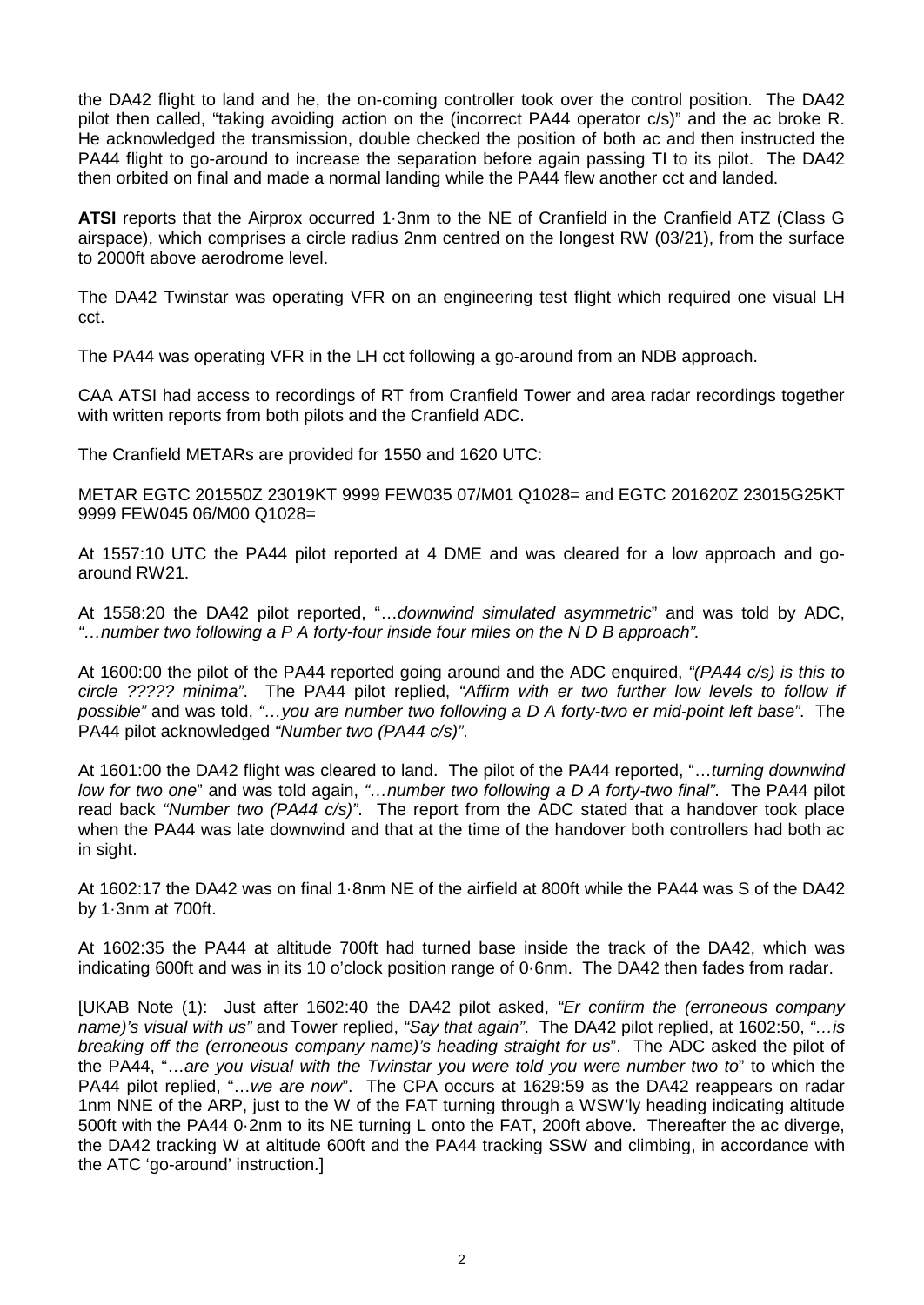The written report from the pilot of the PA44 acknowledged the instruction to position No 2 to the DA42 but stated that he did not see any traffic when he turned base and that he expected to be No 1 by that point.

The radar replay shows that the PA44 flew a much smaller cct than the DA42. In addition, the DA42 was simulated asymmetric and the surface wind was reported as 23018G28kt when the DA42 was given landing clearance. The DA42 had a GS of 77kt on final compared to the 119kt GS of the PA44 on the downwind leg.

The Cranfield ADC instructed the PA44 flight to go around to increase the separation between the ac. Both ac subsequently landed without further incident.

As both flights were in Class G airspace, VFR, the pilots of both ac were ultimately responsible for collision avoidance.

The pilot of the PA44 was told twice to position No 2 to the DA42. When the pilot turned base he could not see the DA42 but continued to final in the belief that he had become No 1. The smaller cct flown by the pilot of the PA44 in combination with the difference in GS may have led to the PA44 pilot's perception that the DA42 was further ahead than was in fact the case.

Having instructed the PA44 to position No 2 to the DA42 the Cranfield ADC had an expectation that the pilot of the PA44 would position appropriately behind it.

## **PART B: SUMMARY OF THE BOARD'S DISCUSSIONS**

Information available included reports from the pilots of both ac, transcripts of the relevant RT frequencies, radar video recordings, reports from the air traffic controllers involved and reports from the appropriate ATC authorities.

The PA44 pilot was told twice by the ADC that he was No 2 to the DA42, which he acknowledged, and on both occasions was given accurate TI on its position in the visual cct; in between these 2 transmissions the ADC cleared the DA42 to land. The PA44 pilot appeared to have become task focussed on flying a low-level cct (usually a cct close-in to the RW) and had turned onto base leg without visually acquiring the DA42, having made an assumption that he had become No 1. The DA42's slow GS in the strong SW'ly wind may have caught out the PA44 pilot who may have thought the DA42 would have been much closer to the threshold by the time he had reached his turn onto final. It was only after the DA42 pilot asked the ADC whether the PA44 pilot was visual with his ac, and the ADC then asked this of the PA44 pilot, that the PA44 pilot reported visual contact just as he was commencing a go-around. Although these had been late sightings, the Board agreed that the root cause of the Airprox was that the PA44 pilot did not comply with the ADC's instruction to position as No 2 and flew into conflict with the DA42 on final which he had not seen.

Controller Members thought that the ADC had done all that was required of him and that it would have been difficult for him to assess exactly where the PA44 was in relation to the DA42 without an ATM. He had a justifiable expectation that the PA44 would position behind the DA42, as instructed, and was undoubtedly surprised when the 2 ac came into close proximity on final approach. Having ensured the PA44 pilot was visual with the DA42 the ADC instructed the PA44 flight to go-around to resolve the conflict and increase separation. The DA42 pilot, being concerned about the PA44's conflicting flightpath, had pre-empted the ADC's and PA44 pilot's actions and had initiated avoiding action by turning R, although this could have been constrained owing to the pilot's need to transition the ac from simulated asymmetric landing configuration into a go-around. The radar recording shows the ac separated by 200ft and 0·2nm at the CPA on short final. Taking all of these elements into account, the Board concluded that the actions taken by all parties were enough to remove the actual risk of collision but the ac had passed with safety margins reduced below those normally expected such safety had been compromised during this encounter.